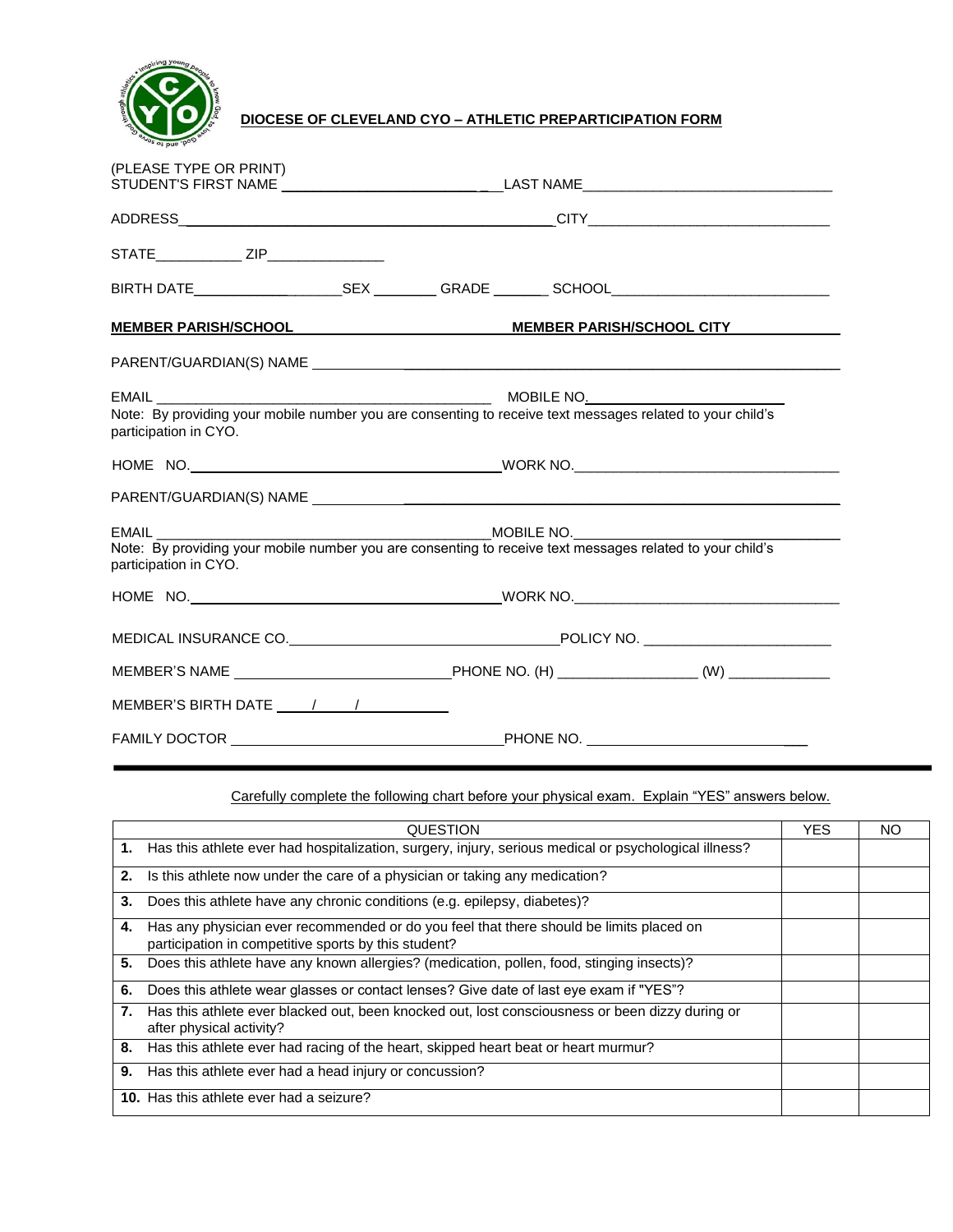| 11. Does this athlete use special protective/corrective equipment that isn't usually used?<br>(For example knee brace, ankle brace, foot orthotics, hearing aid, etc.) |  |  |
|------------------------------------------------------------------------------------------------------------------------------------------------------------------------|--|--|
| 12. Does this athlete lose weight regularly to meet weight requirements for the sport?                                                                                 |  |  |

\_\_\_\_\_\_\_\_\_\_\_\_\_\_\_\_\_\_\_\_\_\_\_\_\_\_\_\_\_\_\_\_\_\_\_\_\_\_\_\_\_\_\_\_\_\_\_\_\_\_\_\_\_\_\_\_\_\_\_\_\_\_\_\_\_\_\_\_\_\_\_\_\_\_\_\_\_\_\_\_\_\_\_\_\_\_

### **Explain any YES answers from above:**

## **DIOCESE OF CLEVELAND CYO**

 $\overline{a}$  , and the state of the state of the state of the state of the state of the state of the state of the state of the state of the state of the state of the state of the state of the state of the state of the state o  $\overline{a}$  , and the state of the state of the state of the state of the state of the state of the state of the state of the state of the state of the state of the state of the state of the state of the state of the state o

# **PERMISSION, RELEASE, AND AUTHORIZATION TO SEEK MEDICAL TREATMENT (MINORS)**

I, the parent or lawful guardian of (the "child"), give permission for my child to participate in Diocese of Cleveland CYO athletic and sports programs as described further in the *Activity Information* section below("CYO ") sponsored by \_\_\_\_\_\_\_\_\_\_\_\_\_\_\_\_\_\_\_\_\_\_\_\_\_\_ Member Parish or School..

**ACTIVITY INFORMATION: My child may participate in the following CYO programs: (Check all that apply)** 

| <b>CROSS COUNTRY</b> |                   | <b>FOOTBALL</b> | <b>VOLLEYBALL</b> | <b>SOCCER</b>   | CHEER                    |
|----------------------|-------------------|-----------------|-------------------|-----------------|--------------------------|
| <b>TENNIS</b>        | <b>BASKETBALL</b> | <b>BASEBALL</b> |                   | <b>SOFTBALL</b> | <b>TRACK &amp; FIELD</b> |

### **Member Parish/School Use Only:**

\_\_\_\_\_ Check here if any additional information is attached. Note: any additional activity information (e.g. schedule, list of specific activities, etc.) should be attached where applicable to further inform parents(s) or guardian(s).

In exchange for and in consideration of the opportunity for my child to participate in CYO, I agree to the following:

1. I understand what is involved CYO and acknowledge that I have had the opportunity to ask questions regarding the scope and nature of CYO.

2. I recognize the possibility and risk of injury associated with my child's participation in CYO and that such injury can include, but is not limited to, pain, suffering, serious bodily injury, psychological injury, temporary or permanent disability, temporary or permanent paralysis, illness, disfigurement, further injury by medical treatment, and/or death. I understand that such injuries can occur for any number of reasons which are both foreseeable and unforeseeable and which include, but are not limited to, my child's own actions or inaction, the actions or inaction of others (whether negligent, intentional, or otherwise), and equipment failure.

3. I recognize the possibility and risk of exposure or infection of COVID-19 or other communicable diseases associated with my child's participation in CYO and that such exposure or infection may result in my or my child's or other family members' exposure to or infection of COVID-19 or other communicable diseases, among other risks, and that such exposure or infection may result in personal injury, illness, permanent disability, death or other damages or expenses. I understand that such exposure or infection can occur for any number of reasons which are both foreseeable and unforeseeable and which include, but are not limited to, my child's own actions or inaction, the actions or inaction of others (whether negligent, intentional, or otherwise), and equipment failure.

4. I further understand that my child's participation in CYO is purely voluntary and is a privilege and not a right, and that my child, and I on behalf of my child, agree to my Child's participation in CYO in spite of the risks. I and my spouse assume, for ourselves and on behalf of our minor child (ren), all risks in connection with my child's participation in CYO and accept sole responsibility for any injury to such persons including, but not limited to,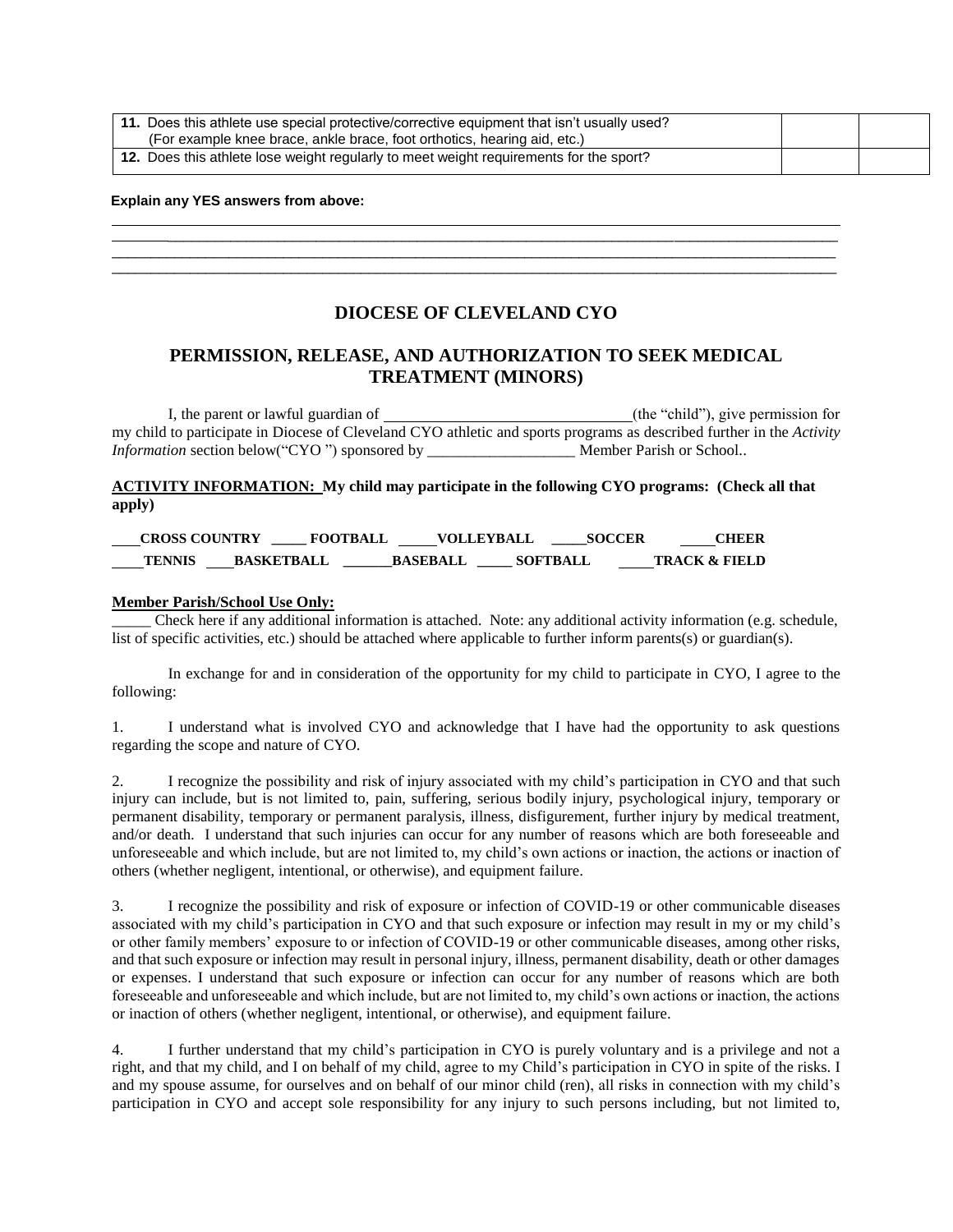personal injury, disability, death, illness, damage, loss, claim, liability, or expense, of any kind, that such person(s) may experience or incur in connection with the use of facilities or participation in CYO.

5. I agree to instruct my child to cooperate with those persons in charge of CYO including complying with all rules and guidelines set forth by CYO Diocese of Cleveland and/or any sponsoring parish or organization. I understand and agree that, in the event my child does not cooperate with the person(s) in charge of the activity, or comply with applicable rules and guidelines as determined at the sole discretion of the person(s) in charge of the activity, I agree to cooperate in picking up my child to remove them from the activity.

6. I and my minor child agree to follow and comply with all safety protocols and procedures related to COVID-19 or other communicable diseases as described in CYO Diocese of Cleveland's rules and guidelines, as the same may be amended from time to time, or as may be adopted by any sponsoring parish or organization..

7. To the fullest extent allowed by law, I, on behalf of myself, my spouse, my minor child, as well as our respective heirs and assigns, executors, all other legal representatives and any others claiming through us or on behalf of us, hereby agree to release, discharge, hold harmless and indemnify Catholic Charities Corporation, dba Catholic Charities Diocese of Cleveland ("CCDOC"), sponsoring Parishes and Schools, the Catholic Diocese of Cleveland, the Bishop or Administrator of the Catholic Diocese of Cleveland, as well as their respective clergy, officers, employees, agents, representatives, attorneys, sponsors, and volunteers ("Released Parties") forever from and against any and all claims, lawsuits, damages, judgments, expenses including attorney's fees, liabilities (of any nature or extent), demands, damages, cause of action of any nature and kind, known or unknown, which in any way arise out of or relate to my child's participation in CYO (including without limitation any injury, loss, or damage to my child's person or property), whether foreseen or unforeseen, regardless of the cause (including, but not limited to, the negligence of any person) (the "Claims").

8. I understand that it is my responsibility to carry appropriate medical insurance for my child and that such is not the responsibility of any other person or party, including, without limitation, CCDOC, the Parish, School or the Diocese of Cleveland.

9. In the event reasonable attempts to contact me at the number listed below have been unsuccessful, I hereby authorize any of the staff, employees, volunteers, agents and/or representatives of CYO and the sponsoring Parish and Schools to provide for, seek, and authorize medical treatment for my child in the case of illness or accident from the closest and most appropriate licensed medical practitioner or hospital available. I understand that this authorization does not cover major surgery unless the medical opinions of two licensed physicians/dentists concurring in the necessity for such surgery are obtained for the performance of such surgery.

10. I [ ] consent and grant permission [ ] do not consent and grant permission for CCDOC, sponsoring Parishes and Schools, the Catholic Diocese of Cleveland, the Bishop or Administrator of the Catholic Diocese of Cleveland and/or its employees, volunteers, or agents ("Permitted Parties") to record (in writing or otherwise), photograph, audio record, and video record my minor child's name, image, likeness, spoken words, in any form (the "Recordings"), and to display, release, exhibit, publish, or distribute the Recordings, or any part thereof, for the purpose of and in connection with any material that may be created by or on behalf of the Permitted Parties including, without limitation, through the Permitted Parties' bulletin boards, social media, website, print and electronic media, marketing publications, public relations and communications materials and/or presentations, and any other uses as may not be contemplated herein, without further notice or compensation, and I agree that the Recordings shall constitute the sole property of the Permitted Parties. I further agree to release CCDOC, sponsoring Parish and Schools, the Catholic Diocese of Cleveland, and the Bishop of the Diocese of Cleveland, and their respective officers, directors, agents, employees and/or attorneys from and against any and all liability, loss, damage, costs, claims, and/or causes of action arising out of or related to the above items to which I have consented. I further understand that the Permitted Parties and its respective officers, directors, agents and/or employees have no control over use of photographs, videotapes, audiotapes, or other records made by others and/or outside the scope of this consent and release.

11. To the fullest extent allowed by applicable law, the Agreement shall be binding upon and inure to the benefit of the parties and their respective heirs, administrators, personal representatives, executors, successors and assigns. I, on my behalf and on behalf of my minor child, have the authority to release the Claims and have not assigned or transferred any Claims to any other party. This Agreement constitutes the entire agreement between the parties and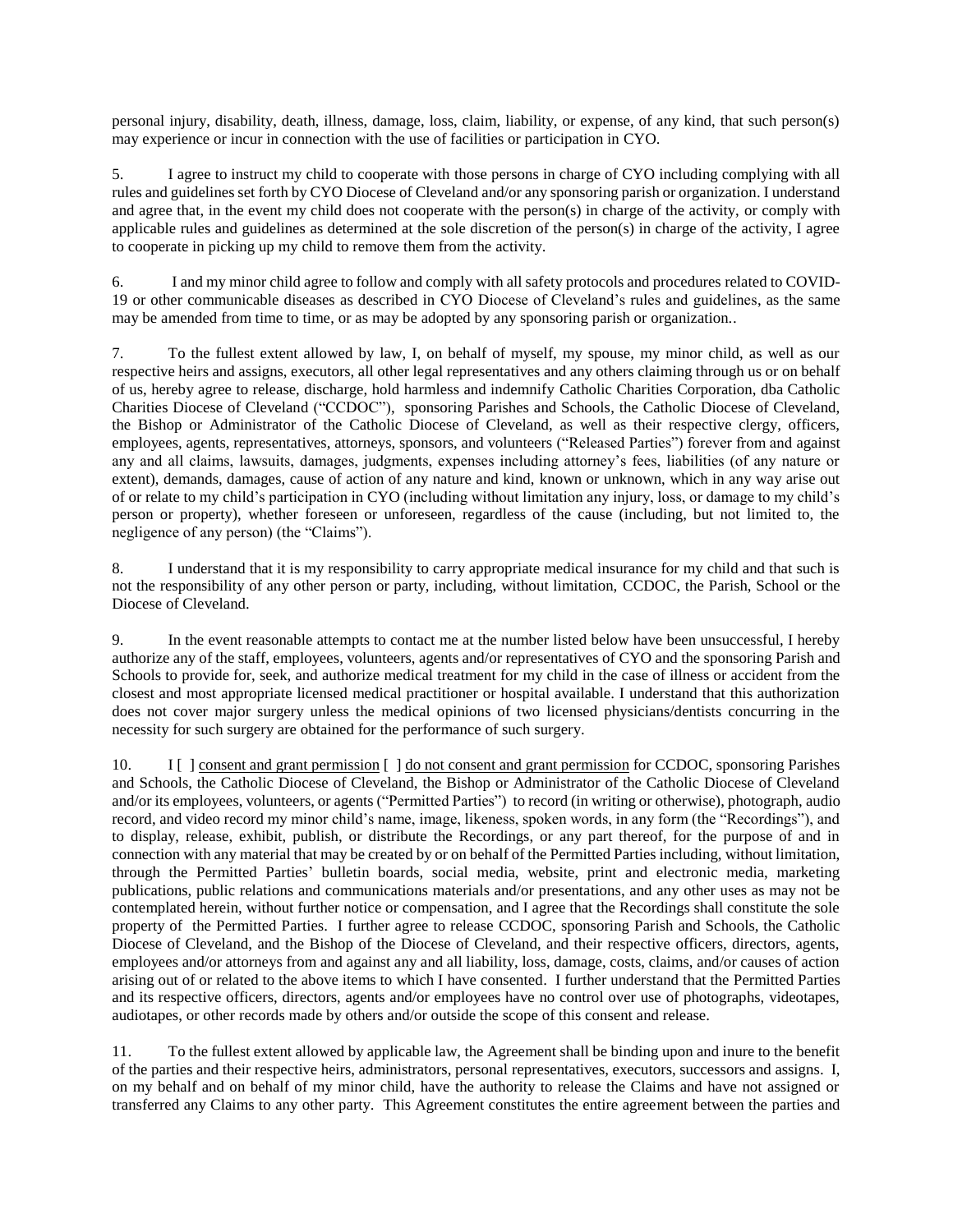supersedes any and all prior oral or written agreements or understandings between the parties concerning the subject matters of this Agreement. This Agreement may not be altered, amended or modified, except by a written document signed by both parties. The Released Parties, to the extent they are not parties to this agreement, are intended to be third party beneficiaries.

12. This acknowledgement and release is intended to be as broad and inclusive as permitted by the law of the State of Ohio, and if any portion hereof is declared invalid, it is agreed that the balance shall, notwithstanding, continue in full legal force and effect. This acknowledgement and release shall be construed in accordance with the laws of the State of Ohio, except for the choice of law provisions thereof.

**I HAVE CAREFULLY READ AND UNDERSTAND AND ACCEPT THE TERMS AND CONDITIONS STATED HEREIN AND ACKNOWLEDGE THAT THIS PERMISSION, RELEASE AND AUTHORIZATION TO SEEK MEDICAL TREATMENT SHALL BE EFFECTIVE AND BINDING UPON ME, MY CHILD, AND MY OWN AND MY CHILD'S PERSONAL REPRESENTATIVE OR ESTATE, ASSIGNS, HEIRS, AND NEXT OF KIN AND THAT I HAVE SIGNED THIS AGREEMENT OF MY OWN FREE WILL.**

| Name of Parent or<br>Guardian |               |                                                                                   |                  |                      |                                                                                                                                                                                                                                             |
|-------------------------------|---------------|-----------------------------------------------------------------------------------|------------------|----------------------|---------------------------------------------------------------------------------------------------------------------------------------------------------------------------------------------------------------------------------------------|
|                               |               | Signature of Parent or Guardian $\Box$                                            |                  |                      |                                                                                                                                                                                                                                             |
|                               |               |                                                                                   |                  |                      |                                                                                                                                                                                                                                             |
|                               |               | Parent or Guardian Phone No. (cell): (other Phone No.): _________________________ |                  |                      |                                                                                                                                                                                                                                             |
|                               |               | Emergency Contact Phone No. (cell): (other Phone No.): __________________________ |                  |                      |                                                                                                                                                                                                                                             |
|                               |               |                                                                                   |                  |                      |                                                                                                                                                                                                                                             |
| Witness Phone Number:         |               |                                                                                   |                  |                      |                                                                                                                                                                                                                                             |
| ******                        |               |                                                                                   |                  |                      |                                                                                                                                                                                                                                             |
|                               |               | <b>HISTORY AND PERMISSION FORMS MUST BE COMPLETED PRIOR TO PHYSICAL EXAM</b>      |                  |                      |                                                                                                                                                                                                                                             |
|                               |               | STUDENT'S HEIGHT _________ WEIGHT __________ BP _________ PULSE _______           |                  |                      | <b>OPTIONAL TESTS</b><br><b>URINALYSIS</b><br><b>ALBUMIN</b>                                                                                                                                                                                |
|                               | <b>NORMAL</b> | <b>ABNORMAL FINDINGS</b>                                                          | <b>INITIALS*</b> | *Station-based       | <b>SUGAR</b><br><b>MICRO (IF ABOVE TEST ABNORMAL)</b>                                                                                                                                                                                       |
|                               |               |                                                                                   |                  | examination<br>only. | <b>BLOOD COUNT</b>                                                                                                                                                                                                                          |
| Eyes/Ears/Nose/Throat         |               |                                                                                   |                  |                      | (FOR FEMALES)<br><b>HGB. Manufacturer</b>                                                                                                                                                                                                   |
| <b>Lymph Nodes</b>            |               |                                                                                   |                  |                      | <b>OR</b><br>HCT. The contract of the contract of the contract of the contract of the contract of the contract of the contract of the contract of the contract of the contract of the contract of the contract of the contract of the contr |
| Heart                         |               |                                                                                   |                  |                      |                                                                                                                                                                                                                                             |
| <b>Pulses</b>                 |               |                                                                                   |                  |                      |                                                                                                                                                                                                                                             |
| Lungs                         |               |                                                                                   |                  |                      |                                                                                                                                                                                                                                             |
| <b>Abdomen</b>                |               |                                                                                   |                  |                      |                                                                                                                                                                                                                                             |
| Muscular skeletal             |               |                                                                                   |                  |                      |                                                                                                                                                                                                                                             |
|                               |               |                                                                                   |                  |                      |                                                                                                                                                                                                                                             |

**SHOULD THERE BE ANY LIMITATIONS PLACED ON ATHLETIC PARTICIPATION? YES \_\_\_\_\_\_ NO \_\_\_\_\_\_\_**